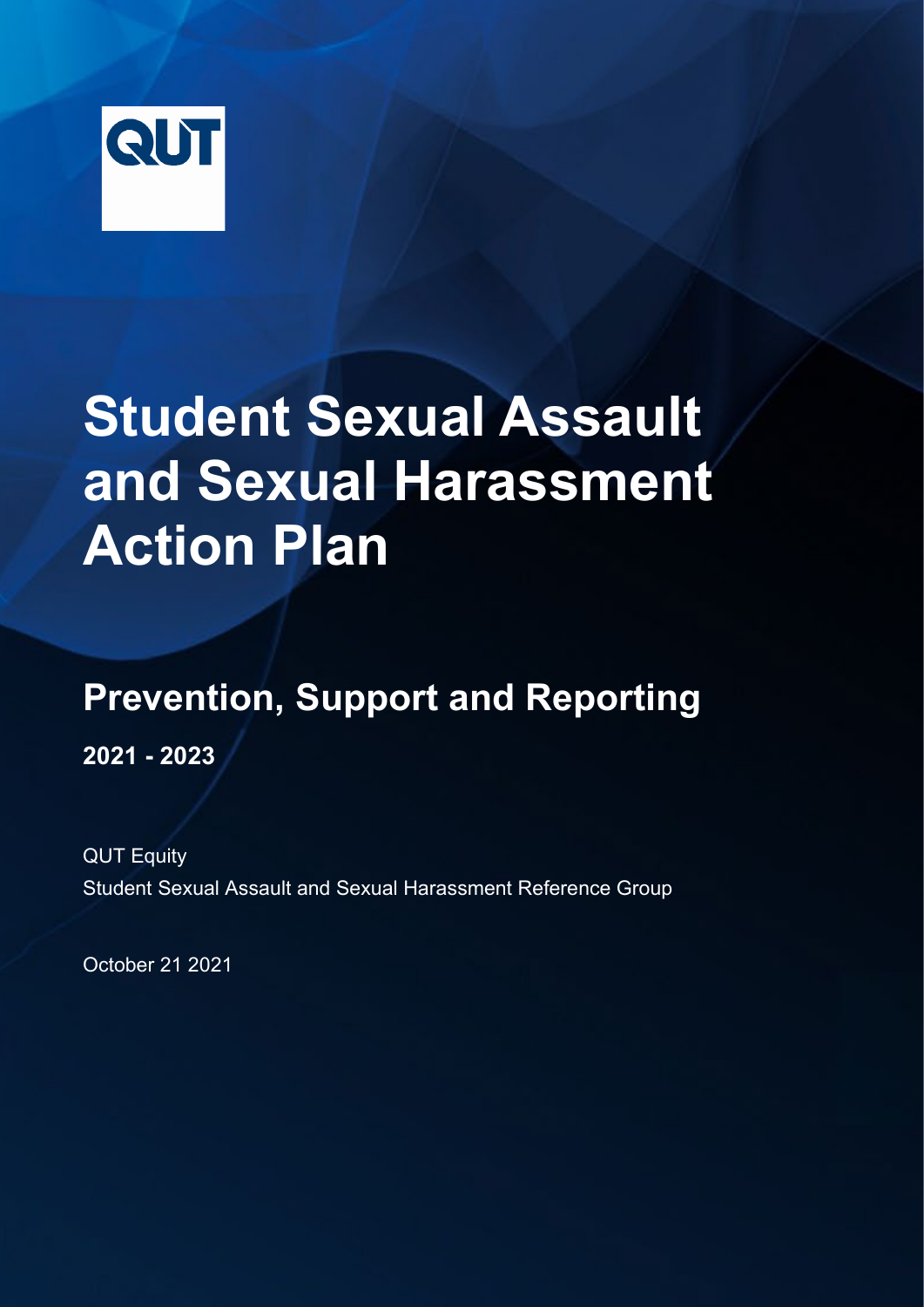*At QUT, we are fully committed to ensuring we continue to offer effective prevention strategies and reporting procedures, as well as the provision of support for our students and staff.*

*We must always remember the importance of respectful relationships.*

*There is no place for sexual assault and sexual harassment anywhere, including in our university communities.*

*Professor Margaret Sheil AO, Vice-Chancellor QUT*

#### **Introduction**

We acknowledge that there is no place for sexual assault or harassment in universities or the broader community. At QUT we are committed to addressing these issues and working together to empower our students and staff while making QUT a safer space to study and work.

In 2016, QUT students participated in the anonymous and confidential national Australian Human Rights Commission (AHRC) survey about sexual assault and harassment. Following the survey, AHRC released the [Change the Course: National Report on Sexual Assault and Sexual](https://humanrights.gov.au/our-work/sex-discrimination/publications/change-course-national-report-sexual-assault-and-sexual)  [Harassment at Australian Universities \(2017\),](https://humanrights.gov.au/our-work/sex-discrimination/publications/change-course-national-report-sexual-assault-and-sexual) which included nine recommendations. You can view the results of profile of QUT respondents [here.](https://www.qut.edu.au/about/campuses-and-facilities/safety-on-campus)

As part of these recommendations QUT is now part of the national *Respect.Now.Always* campaign to prevent and address sexual harassment and assault. The campaign aims to:

- raise awareness of sexual assault and sexual harassment and lift the visibility of support services for students
- obtain data to guide further improvement in university policies and services, and
- assist universities in sharing global best practice resources across the sector.

Along with the *Respect.Now.Always* campaign QUT has a Student Sexual Assault and Sexual Harassment (SSASH) Action Plan which outlines the strategies that the University is undertaking to continue to address the issues identified by the AHRC.

The Action Plan also draws on the [Universities Australia 10 Point Action Plan](https://www.universitiesaustralia.edu.au/wp-content/uploads/2019/06/Companion-Report-Web-version.pdf) and TEQSA's *[Good](https://www.teqsa.gov.au/latest-news/publications/good-practice-note-preventing-and-responding-sexual-assault-and-sexual)  Practice Note: [Preventing and responding to sexual assault and sexual harassment in the](https://www.teqsa.gov.au/latest-news/publications/good-practice-note-preventing-and-responding-sexual-assault-and-sexual)  [Australian higher education sector](https://www.teqsa.gov.au/latest-news/publications/good-practice-note-preventing-and-responding-sexual-assault-and-sexual)* which provide appropriate strategies to prevent student sexual harassment and assault, increase visibility of reporting and improve support services.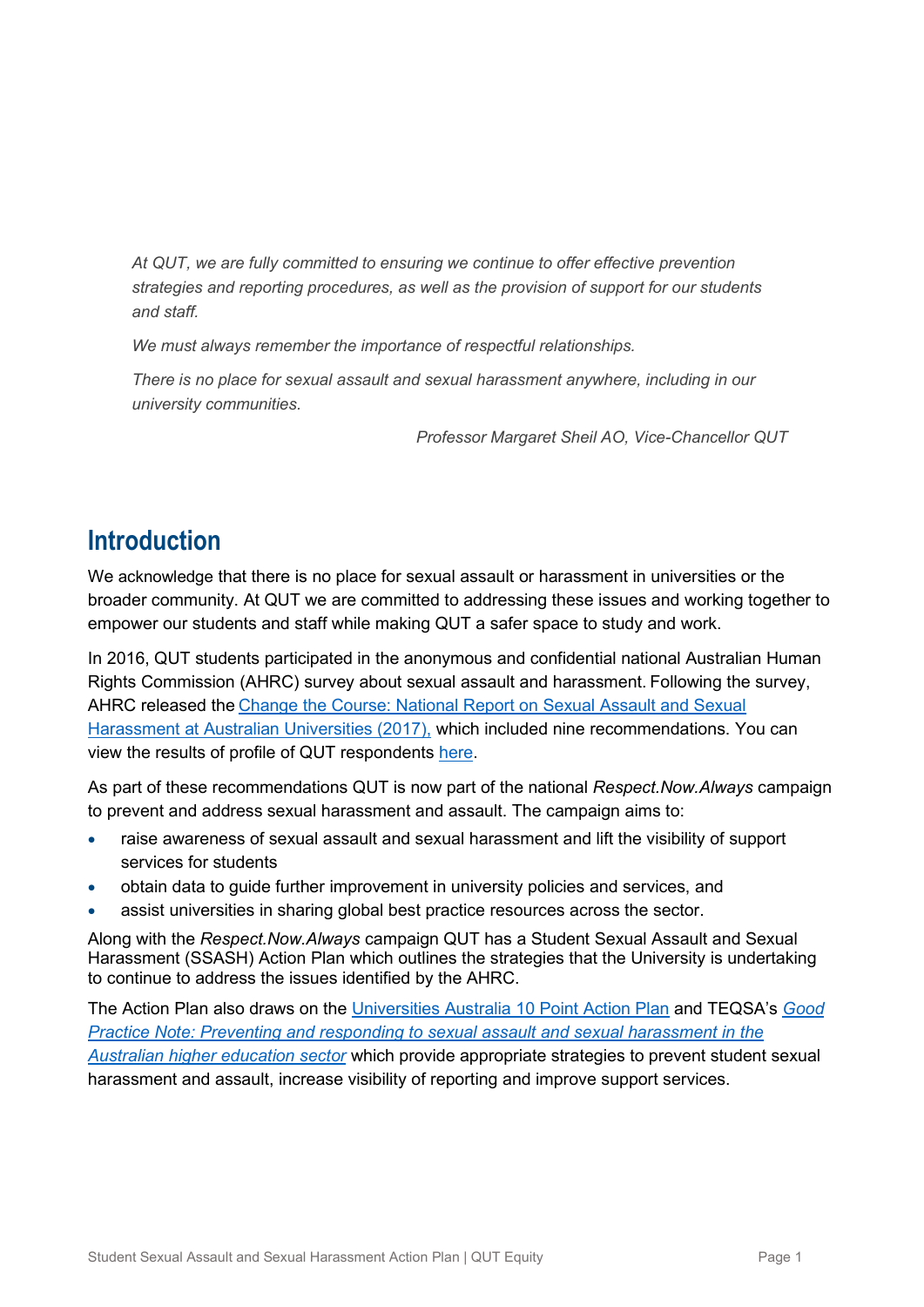#### **Priorities and Rationale**

The SSASH Action Plan encompasses four key priority areas. For each priority area strategies, actions, timelines, and responsibility are outlined.

- 1. **Awareness and prevention.** QUT will provide a comprehensive awareness and communication strategy across the whole of QUT. Awareness and prevention strategies aim to create a safe environment for the QUT community where all staff and students know where to get help and support. Strategies include creating and disseminated up-to-date print and digital materials through relevant communication channels which empower staff and students with accurate and accessible information on prevention strategies, training opportunities, reporting mechanisms and pathways to support.
- 2. **Training and education.** QUT will provide a comprehensive training and education strategy across the whole of QUT. This training and education acknowledges the key drivers of sexual violence and normalises gender equality and respectful relationships. QUT recognises that some groups may experience disproportionate levels of violence influenced by systems of power (e.g., gender, race) which intersect with individual identities and attributes (e.g., gender identity, sexuality, disability, cultural background) and will develop inclusive and targeted strategies. Practical delivery of prevention strategies for staff and students will include respect and safety training, bystander training, responding to disclosures, and safe campus initiatives.
- 3. **Support and wellbeing.** QUT will provide strategies, mechanisms and services which are trauma-informed and support and empower people who have experienced sexual violence. Services include confidential mechanisms for disclosure and support through discrimination advisers; accessing internal counselling services and medical services; adjustments for study and safety support; and referral to external services as appropriate.
- 4. **Governance, monitoring and reporting.** QUT has specific policies and procedures around sexual assault and sexual harassment; mechanisms for reporting disclosures and managing complaints; a working group to monitor the Action Plan reporting to the Vice-Chancellor; and processes for internal and external reporting.

#### **Our commitment through this Action Plan is guided by the following principles:**

- Whole-of-institution leadership and commitment
- Respectful and inclusive strategies
- Evidence-based practice addressing the root causes of sexual violence
- Trauma-informed support, care, and complaint management
- Fairness, transparency, and privacy is maintained.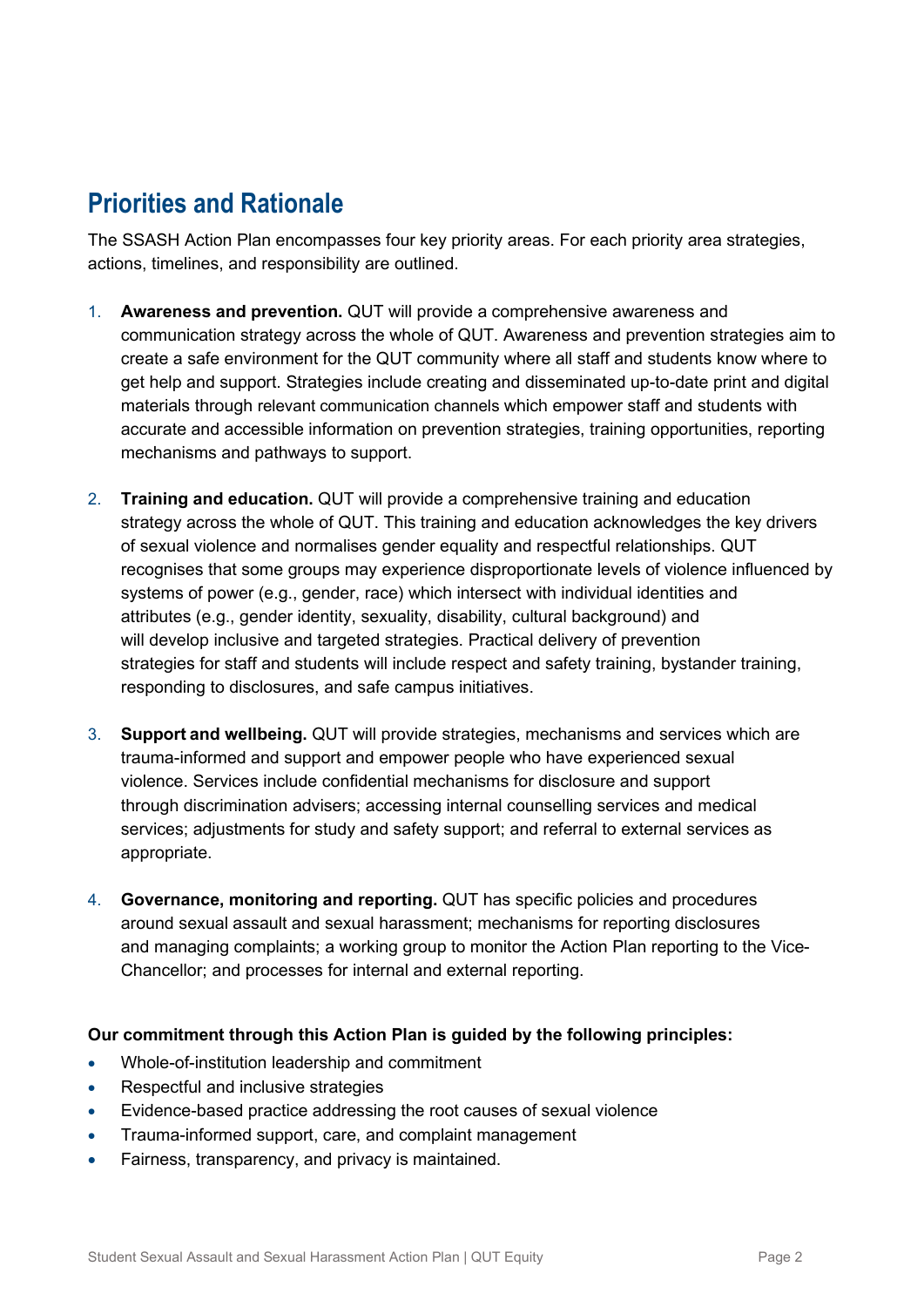### **Glossary**

| <b>Term</b>                | <b>Explanation</b>                                                                                                                                                                                                                                                                                                                                                                                                                                                                                                                                                                                                       |
|----------------------------|--------------------------------------------------------------------------------------------------------------------------------------------------------------------------------------------------------------------------------------------------------------------------------------------------------------------------------------------------------------------------------------------------------------------------------------------------------------------------------------------------------------------------------------------------------------------------------------------------------------------------|
| Gender                     | Unlike sex, which is based on anatomical and physical markers, Gender is how a person identifies<br>themselves. They may identify at any point within the spectrum, or outside of it entirely. People may<br>identify with genders that are different to their natal sex, or with none at all. Gender also exists as a<br>social construct, as gender 'roles' or 'norms'.                                                                                                                                                                                                                                                |
| Gendered<br><b>Drivers</b> | The specific elements or expressions of gender inequality that are most strongly linked to violence<br>against women. They relate to the structures, norms and practices arising from gender inequality in<br>public and private life. The gendered drivers are the underlying causes required to create the<br>necessary conditions in which violence against women occurs. They must always be considered in the<br>context of other forms of social discrimination and disadvantage                                                                                                                                   |
| Prevention                 | Primary Prevention: Whole-of-population initiatives that address the primary, or underlying, drivers of<br>violence<br>Secondary Prevention: Secondary prevention, or early intervention, aims to 'change the trajectory' for<br>individuals at higher-than-average risk of perpetrating or experiencing violence<br>Tertiary Prevention: Tertiary prevention, or response, supports survivors and holds perpetrators to<br>account, and aims to prevent the recurrence of violence                                                                                                                                      |
| Racism                     | Racism takes many forms and can happen in many places. It includes prejudice, discrimination or<br>hatred directed at someone because of their colour, ethnicity, or national origin                                                                                                                                                                                                                                                                                                                                                                                                                                     |
| Reinforcing<br>Factors     | Factors, behaviours, or attitudes that become significant in the context of the drivers of violence. These<br>factors do not predict or drive violence against women in and of themselves; however, when they<br>interact with the drivers, they can increase the frequency or severity of violence                                                                                                                                                                                                                                                                                                                      |
| Sex                        | Sex refers to a person's biological sex characteristics. This has historically been understood as either<br>female or male. However, we now know that some people are born with natural variations to sex<br>characteristics, referred to as intersex. A person typically has their sex assigned at birth based on<br>physiological characteristics, including their genitalia and chromosome composition. This assigned sex<br>is called a person's <i>natal sex</i> . This is distinct from 'Gender', which is how a person identifies<br>themselves, which may be different from their 'sex' or with no 'sex' at all. |
| Intersex                   | Intersex is an umbrella term used to describe a wide range of innate bodily variations of sex<br>characteristics. Intersex people are born with physical sex characteristics (such as sexual anatomy,<br>reproductive organs, hormonal patterns and/or chromosomal patterns) that do not fit typical definitions<br>for male or female bodies.                                                                                                                                                                                                                                                                           |
|                            | Sexual Violence Sexual activity that happens where consent is not obtained or freely given. It occurs any time a person<br>is forced, coerced, or manipulated into any unwanted sexual activity, such as touching, sexual<br>harassment and intimidation, forced marriage, trafficking for the purpose of sexual exploitation, sexual<br>abuse, sexual assault, and rape.                                                                                                                                                                                                                                                |
| Victim-Survivor            | People, including children and young people, who have experienced sexual violence. QUT recognises<br>that not every person who has experienced or is experiencing sexual violence identifies with this term.<br>The use of the term acknowledges the strength and resilience shown by people who<br>have experienced or currently live with sexual violence.                                                                                                                                                                                                                                                             |
| Women                      | Violence Against Any act of gender-based violence that causes or could cause physical, sexual, or psychological harm<br>or suffering to women, including threats of harm or coercion, in public or in private life. This definition<br>encompasses all forms of violence that women experience (including physical, sexual, emotional,<br>cultural, spiritual, financial, and other) that are gender-based.                                                                                                                                                                                                              |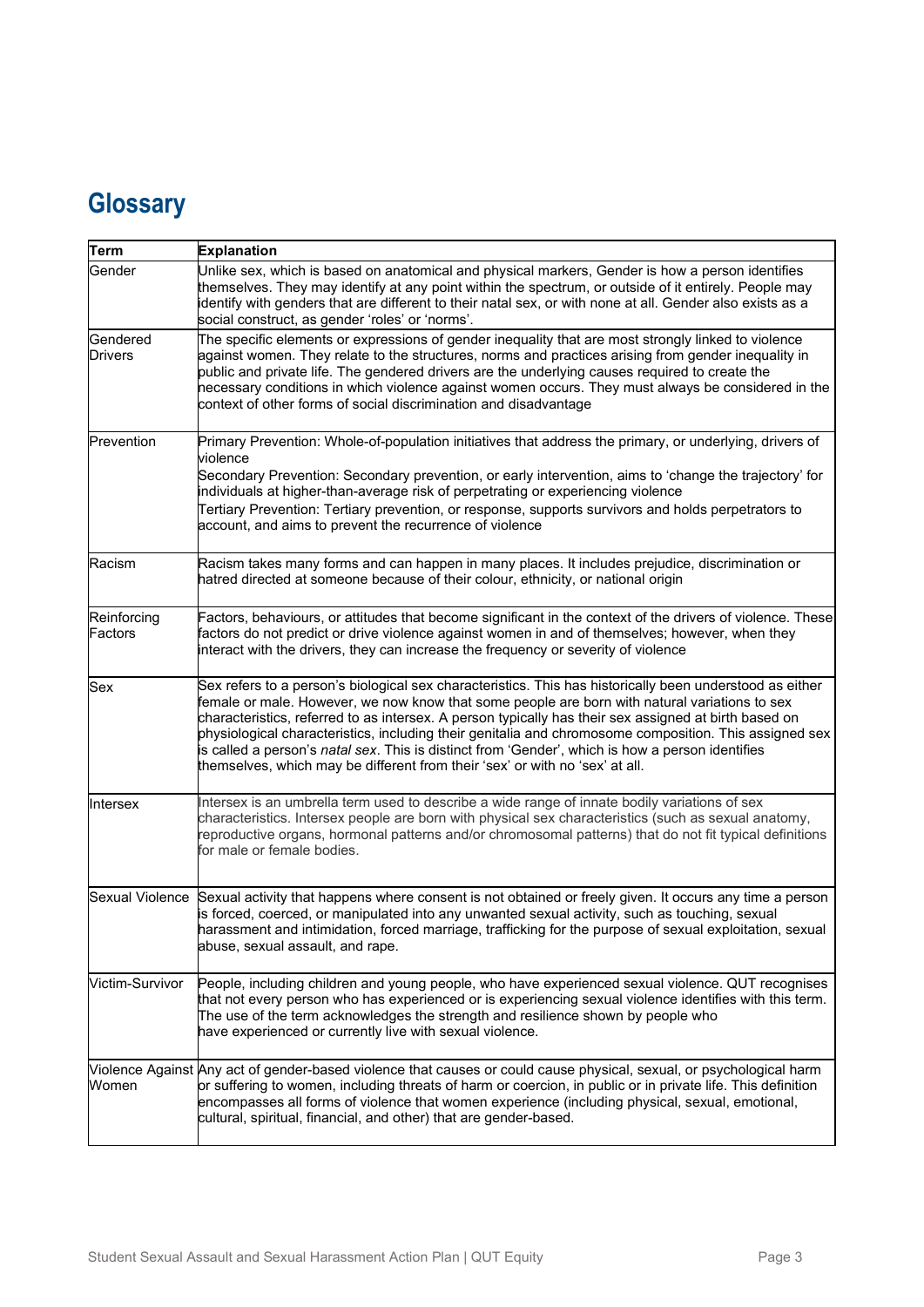

#### **Priority Areas**

#### **Priority Area 1: Awareness and Prevention**

| Item | Action                                                                                                                                                                                                                                                      | Key results and outcomes                                                                                                                                                                                                                                                  | Responsible Area                                                                                                                                                                                                                             | <b>Timeline</b>                                | <b>Related Documents</b>                                                                                                                                                                                                  |
|------|-------------------------------------------------------------------------------------------------------------------------------------------------------------------------------------------------------------------------------------------------------------|---------------------------------------------------------------------------------------------------------------------------------------------------------------------------------------------------------------------------------------------------------------------------|----------------------------------------------------------------------------------------------------------------------------------------------------------------------------------------------------------------------------------------------|------------------------------------------------|---------------------------------------------------------------------------------------------------------------------------------------------------------------------------------------------------------------------------|
| 1.1  | Create and disseminate up-to-date<br>SASH information though<br>print and digital materials for students<br>and staff, with<br>materials to staff disseminated through<br>relevant communication channels e.g.,<br>VC and UR newsletters, and<br>committees | Students and staff can see SASH<br>$\bullet$<br>information around campus and on the<br><b>QUT</b> website/intranet sites.<br>Students and staff will have the<br>knowledge they need to identify SASH<br>behaviours, report an incident, and<br>respond to a disclosure. | Equity<br>$\bullet$<br>Marketing &<br>$\bullet$<br>Communication<br>(M&C)<br><b>Student Guild</b><br>$\bullet$<br><b>Human Resources</b><br>$\bullet$<br>(HR)<br>GLP (for<br>$\bullet$<br>University-level<br>committees, where<br>relevant) | Ongoing                                        | Protocol for staff responding to<br>$\bullet$<br>student disclosures of sexual<br>harassment and assault<br><b>Report a Concern</b>                                                                                       |
| 1.2  | Create up-to-date SASH prevention,<br>reporting and support information on<br>corporate website and digital workplace                                                                                                                                       | QUT will have webpages with information,<br>which is SASH specific, accurate and easy<br>to navigate for students, and pages specific<br>to staff around responding to disclosures,<br>protocols, and support services.                                                   | Equity<br>$\bullet$<br><b>HR</b><br>$\bullet$<br>M&C<br>$\bullet$                                                                                                                                                                            | December<br>31, 2021,<br>with yearly<br>review | Discrimination, sexual harassment<br>and assault, and problematic<br>behaviour - QUT Digital Workplace                                                                                                                    |
| 1.3  | Promote SASH knowledge through:<br>Providing opportunities for students<br>to engage in education and training<br>opportunities.<br>Promoting the protocols, training,<br>$\bullet$<br>and reporting mechanisms to staff<br>and students                    | Training for staff and students is<br>relevant and up-to-date<br>Training is prominent and part of<br>enrolment/induction<br>Staff protocols are up-to-date and<br>provided in digital and printable<br>versions.                                                         | Equity<br>$\bullet$<br><b>Student Services</b><br>M&C<br><b>GRED</b>                                                                                                                                                                         | Ongoing                                        | Protocol for staff responding to<br>student disclosures of sexual<br>harassment and assault<br>Discrimination, sexual harassment<br>and assault, and problematic<br>behaviour - QUT Digital Workplace<br>Report a Concern |
| 1.4  | Provide information to students through<br>Orientation Week and other transition-in<br>activities including targeted information<br>for international students (both on and<br>off-shore), HDR students, and other at-<br>risk cohorts                      | Information and training modules are<br>presented to new students as part of<br>orientation.<br>Specific information sheets are<br>created and disseminated to at-risk<br>cohorts.                                                                                        | Equity<br>M&C<br>$\bullet$<br><b>GRED</b>                                                                                                                                                                                                    | Orientation                                    |                                                                                                                                                                                                                           |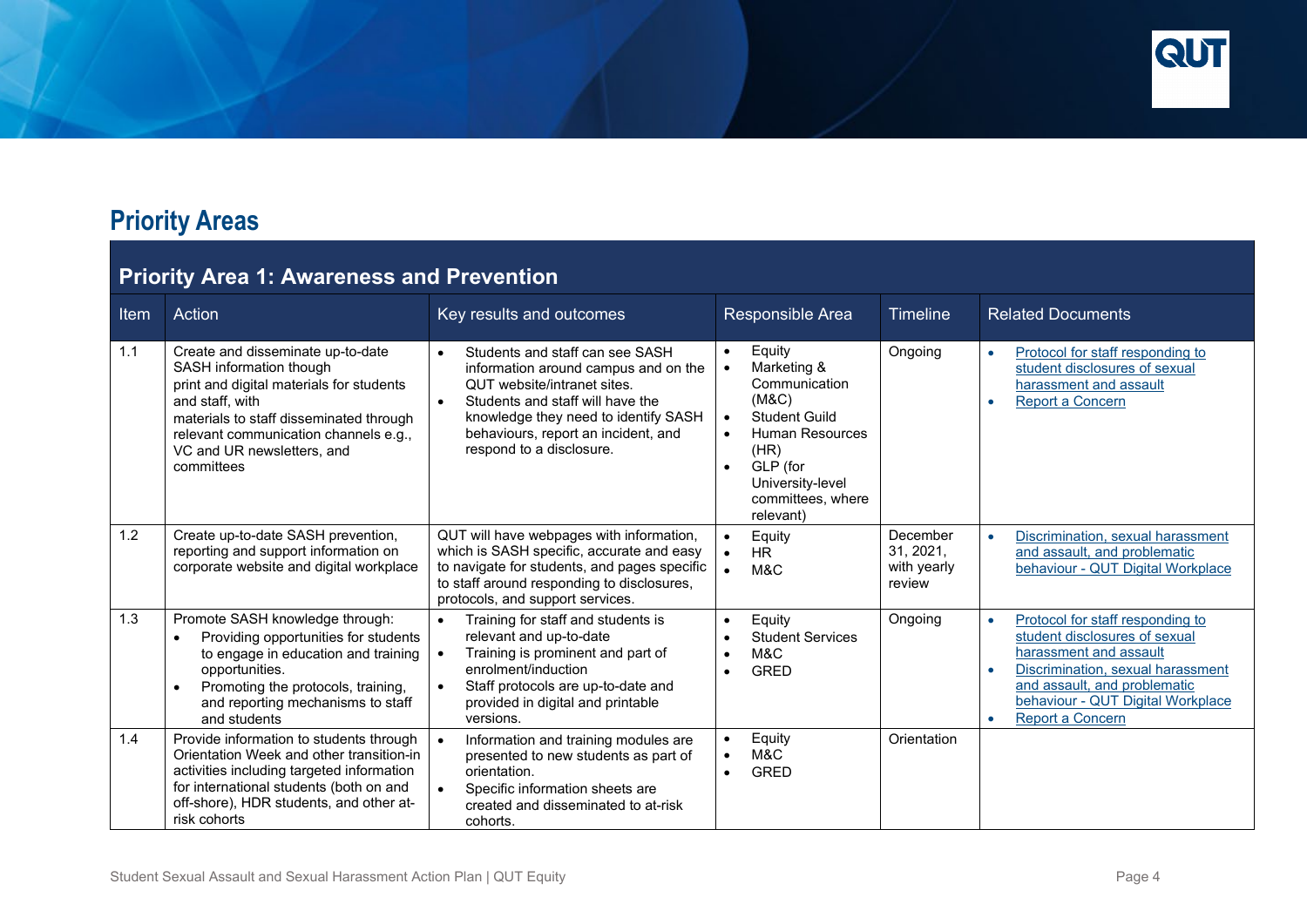

| Item | Action                                                                                                                                                   | Key results and outcomes                                                                                                                         | Responsible Area                                                              | <b>Timeline</b> | <b>Related Documents</b> |
|------|----------------------------------------------------------------------------------------------------------------------------------------------------------|--------------------------------------------------------------------------------------------------------------------------------------------------|-------------------------------------------------------------------------------|-----------------|--------------------------|
| 1.5  | Provide information about Security and<br>safety measures such as the SafeZone<br>app, night security bus and security<br>escorts                        | Information or link to information is<br>included in SASH print and digital<br>materials.                                                        | Equity<br>Security                                                            | Ongoing         |                          |
| 1.6  | Support Guild initiatives related to<br>prevention, reporting and support                                                                                | Key SASH information is provided by<br>Guild to students.<br>Training is provided to Guild and<br>student leaders                                | Student Guild<br>Equity<br>$\bullet$                                          | Ongoing         |                          |
| 1.7  | Work with external partners such as<br>accommodation providers to provide<br>information about initiatives, safety<br>information and support mechanisms | Students are aware of their rights, support<br>services available, and reporting<br>mechanisms in all aspects of their<br>university experience. | Equity<br><b>Student Services</b><br>$\bullet$<br>(Accommodation<br>Services) | Ongoing         |                          |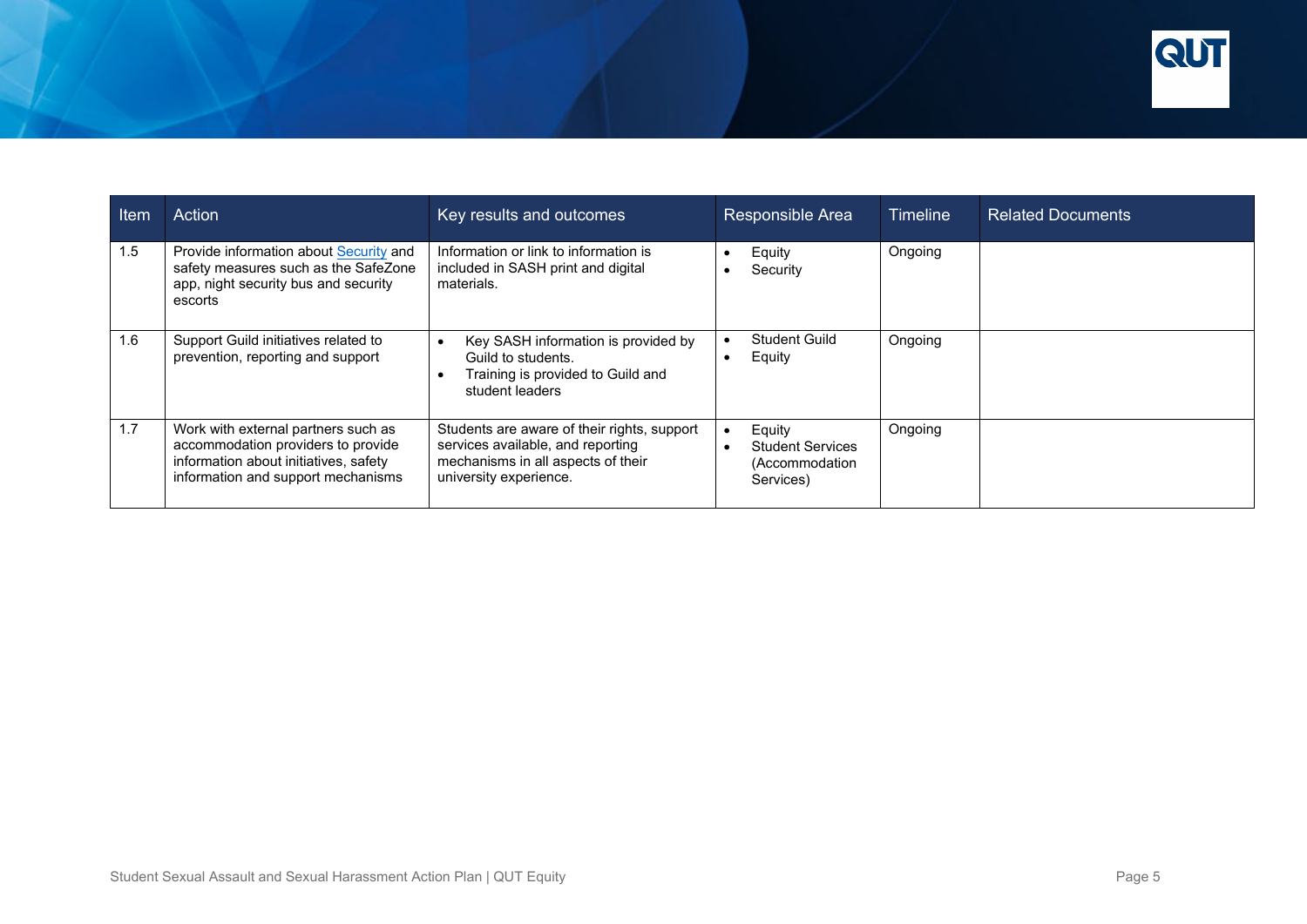

#### **Priority Area 2: Training and Education**

| Item | Action                                                                                                                                                                                                                                                                                                                                                                                          | Key results and outcomes                                                                                                                                                                  | Responsible Area                                                                                                                                                                                                      | Timeline | <b>Related documents</b>                                                                                                                                                                                                                                                                                                                                                                                                 |
|------|-------------------------------------------------------------------------------------------------------------------------------------------------------------------------------------------------------------------------------------------------------------------------------------------------------------------------------------------------------------------------------------------------|-------------------------------------------------------------------------------------------------------------------------------------------------------------------------------------------|-----------------------------------------------------------------------------------------------------------------------------------------------------------------------------------------------------------------------|----------|--------------------------------------------------------------------------------------------------------------------------------------------------------------------------------------------------------------------------------------------------------------------------------------------------------------------------------------------------------------------------------------------------------------------------|
| 2.1  | Equip frontline staff to,<br>know who to report too<br>be confident in handling SASH<br>$\bullet$<br>disclosures and complaints<br>be able to seek support or refer others<br>$\bullet$<br>to support services at QUT and in the<br>community                                                                                                                                                   | All frontline staff will complete training<br>allowing them to confidently handle<br>SASH disclosures and complaints and<br>know the relevant protocol.                                   | Equity<br>$\bullet$<br>Managers and<br>$\bullet$<br>Supervisors<br><b>Student Services</b><br>M&C<br>$\bullet$<br>Graduate<br>$\bullet$<br>Research<br>Education and<br>Development<br>(GRED)<br><b>Student Guild</b> | Ongoing  | Universities Australia SASH: What<br>$\bullet$<br>are the drivers and how can staff<br>respond? for staff (available<br>through ELMO)<br>Respect and Safety at QUT online<br>$\bullet$<br>module (available to all students<br>and staff through Blackboard)<br>MATE Bystander training for<br>$\bullet$<br>students and staff<br><b>QUT's Responding to disclosures</b><br>$\bullet$<br>of sexual harassment or assault |
| 2.2  | Training is made available for staff and<br>student which<br>focuses on the drivers of sexual<br>violence, reporting options and<br>pathways and support services.<br>Is tailored to at-risk cohorts i.e.<br>$\bullet$<br>women, students from non-English<br>speaking backgrounds, students with<br>disabilities, LGBTIQA+ students, and<br>Aboriginal and Torres Strait Islander<br>students. | See an increase in staff completing<br>$\bullet$<br>the UA SASH training.<br>Training is evaluated as to its<br>$\bullet$<br>impact on attitudes and<br>behaviours.                       | Equity<br>$\bullet$                                                                                                                                                                                                   | Ongoing  | Universities Australia SASH: What<br>$\bullet$<br>are the drivers and how can staff<br>respond? for staff (available<br>through ELMO)<br>Respect and Safety at QUT online<br>$\bullet$<br>module (available to all students<br>and staff through Blackboard)<br>MATE Bystander training for<br>students and staff                                                                                                        |
| 2.3  | Ensure training is integrated<br>into relevant curricular and extra-<br>curricular programs as appropriate, with<br>specific focus on student cohorts such as<br>commencing students, international<br>students, and higher degree research<br>students.<br>Training to be provided in:                                                                                                         | Training is integrated into various<br>programs to ensure relevant groups are<br>adequately prepared to identify and<br>handle SASH situations, and to know of<br>the available supports. | Equity<br>$\bullet$<br><b>Student Services</b><br>$\bullet$<br><b>HR</b><br>$\bullet$<br>M&C<br>$\bullet$<br><b>GRED</b><br>$\bullet$<br><b>Student Guild</b>                                                         | Ongoing  | <b>QUT's Responding to disclosures</b><br>$\bullet$<br>of sexual harassment of assault<br>Respect and Safety at QUT online<br>$\bullet$<br>module (available to all students<br>and staff through Blackboard)<br><b>UA's Principles of Respectful</b><br>$\bullet$<br><b>Supervisory Relationships for</b><br>higher degree students                                                                                     |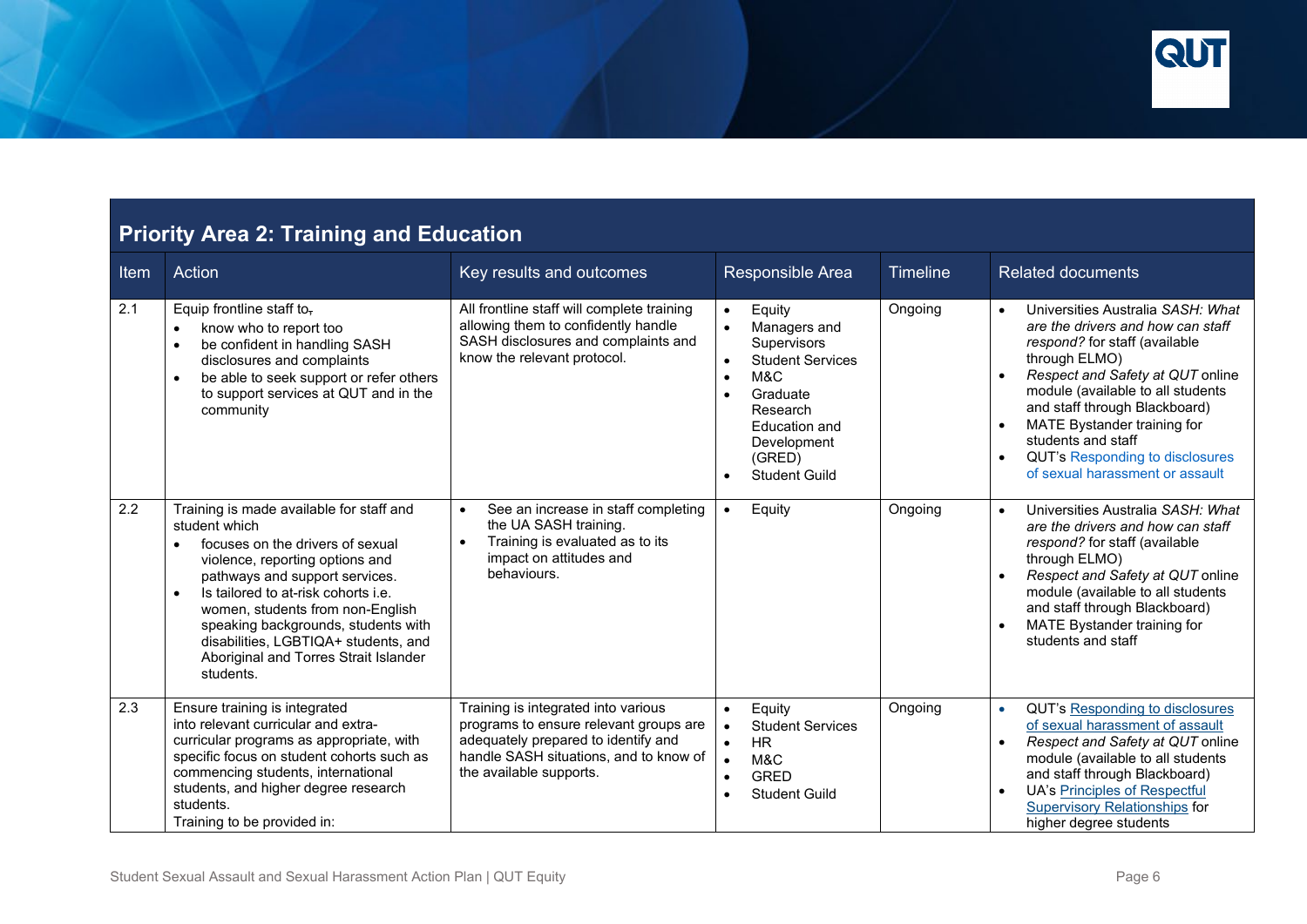

|     | Student orientations<br>work-integrated learning<br>study abroad programs<br>creation or leadership of clubs/<br>societies<br>student purpose-built accommodation |                                                                                                                                                                                                        |        |                                             | MATE Bystander training for<br>students and staff                         |
|-----|-------------------------------------------------------------------------------------------------------------------------------------------------------------------|--------------------------------------------------------------------------------------------------------------------------------------------------------------------------------------------------------|--------|---------------------------------------------|---------------------------------------------------------------------------|
| 2.4 | Provide staff with education and training on<br>Responding to Disclosures and related<br>processes.                                                               | 50% of supervising staff having<br>completed training module                                                                                                                                           | Equity | Ongoing                                     | <b>QUT's Responding to disclosures</b><br>of sexual harassment of assault |
| 2.5 | Review and update training modules and<br>programs to ensure they provided required<br>information in an accessible manner.                                       | All training will have up-to-date<br>information<br>New training will be added if<br>required.<br>Current training will be removed or<br>replaced if outdated or better<br>modules/programs are found. | Equity | December 31,<br>2021, with<br>yearly review |                                                                           |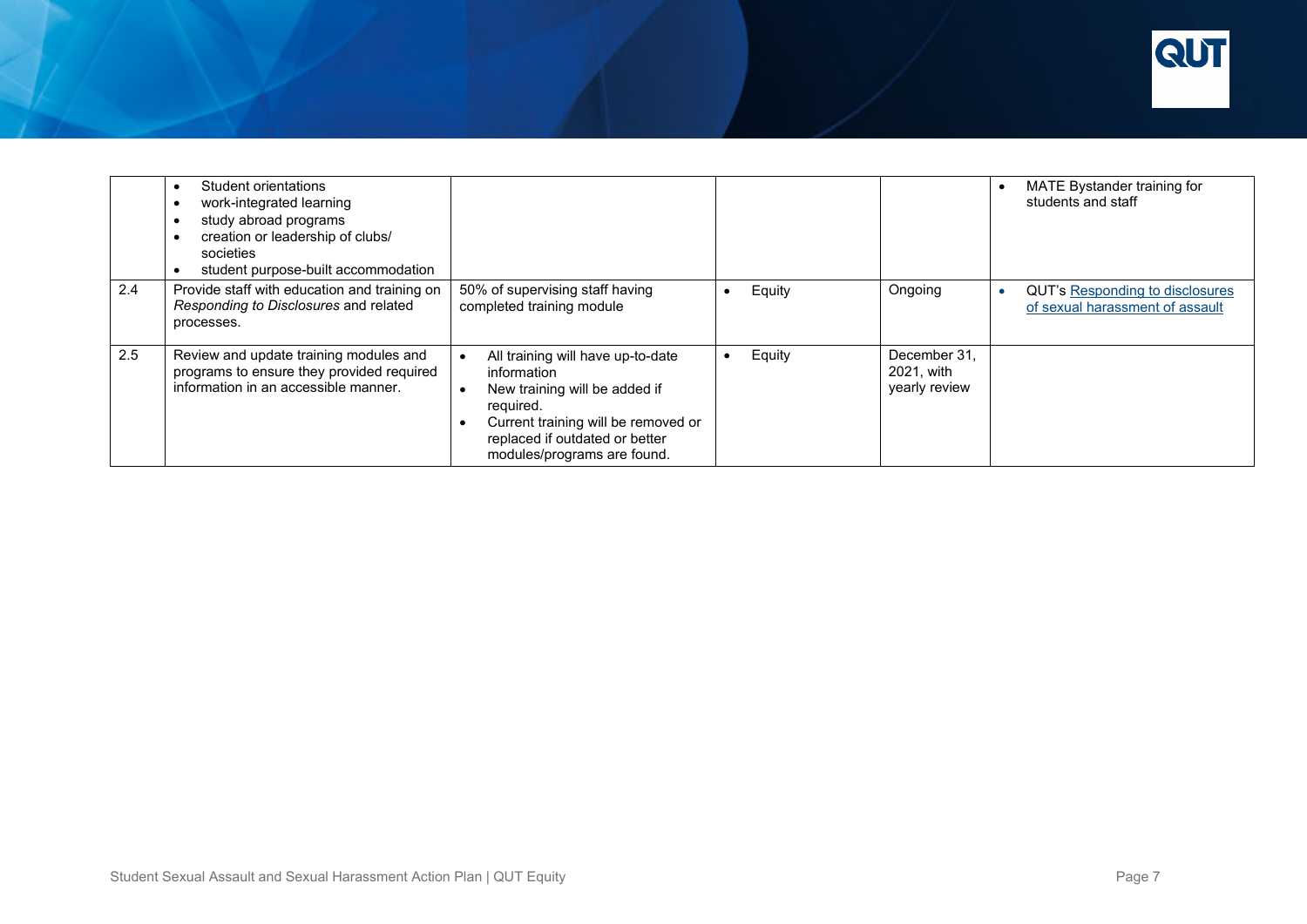

#### **Priority Area 3: Support and Wellbeing**

| Item | Action                                                                                                                                                                                                                                                                                                                                                                                                                   | Key results and outcomes                                                                                                                                        | Responsible Area                                                                                                                                                                  | <b>Timeline</b>                             | <b>Related Documents</b>                                                                                                                                                                                |
|------|--------------------------------------------------------------------------------------------------------------------------------------------------------------------------------------------------------------------------------------------------------------------------------------------------------------------------------------------------------------------------------------------------------------------------|-----------------------------------------------------------------------------------------------------------------------------------------------------------------|-----------------------------------------------------------------------------------------------------------------------------------------------------------------------------------|---------------------------------------------|---------------------------------------------------------------------------------------------------------------------------------------------------------------------------------------------------------|
| 3.1  | Provide and promote student access to<br>support services, key contacts, and<br>information on SASH, including:<br>Staff who are trained in responding<br>and referring<br><b>HDAs</b><br>$\bullet$<br><b>Counselling Services</b><br>$\bullet$<br><b>Health and Medical Services</b><br>$\bullet$<br>Security<br>$\bullet$<br>Online reporting mechanisms<br>$\bullet$<br>Relevant policies and procedures<br>$\bullet$ | Students have multiple avenues for<br>accessing support and making a<br>disclosure or formal complaint to the<br>university and to seek appropriate<br>support. | Equity<br>$\bullet$<br>Student services<br><b>HR</b><br>$\bullet$<br><b>Academic Division</b><br>$\bullet$<br>M&C<br>$\bullet$<br><b>GRED</b><br>Security<br><b>Working Party</b> | Immediate and<br>ongoing                    | A/8.10 Sexual harassment<br>$\bullet$<br>and sexual assault and<br>A/8.5 Resolution procedures<br>$\bullet$<br>for sexual harassment, sexual assa<br>ult and discrimination related<br>complaints       |
| 3.2  | Ensure QUT website (corporate and<br>intranet) provides clear and easy access to<br>accurate information, policy, and processes<br>for making a disclosure or complaint, and<br>contact for support services (internal and<br>external).                                                                                                                                                                                 | All webpages contain up-to-date and<br>accurate information on SASH and<br>support services available.                                                          | Equity<br>$\bullet$<br>M&C<br>$\bullet$                                                                                                                                           | Immediate and<br>Ongoing                    | $\bullet$<br>Report a concern<br>Safety on campus<br>$\bullet$<br>Discrimination, sexual harassment<br>$\bullet$<br>and assault, and problematic<br>behaviour<br>Respect and Safety at QUT<br>$\bullet$ |
| 3.3  | Provide staff access to support services<br>and information on self-care to prevent<br>vicarious trauma.                                                                                                                                                                                                                                                                                                                 | Staff know where to access support.                                                                                                                             | <b>HR</b><br>$\bullet$<br><b>HSE</b><br>$\bullet$<br>Equity                                                                                                                       | Immediate and<br>ongoing                    | Staff EAP Benefits and support -<br>$\bullet$<br><b>QUT Digital Workplace</b><br>HSE Health and wellbeing - QUT<br>$\bullet$<br><b>Digital Workplace</b>                                                |
| 3.4  | Review and update SASH related pages<br>on QUT website (corporate and intranet).                                                                                                                                                                                                                                                                                                                                         | Annual reviews are completed<br>Information is relevant and up-to-date                                                                                          | Equity<br><b>HR</b><br>$\bullet$                                                                                                                                                  | 31 December<br>initially, then<br>annually. | Report a concern<br>$\bullet$<br>Safety on campus<br>$\bullet$<br>Discrimination, sexual harassment<br>$\bullet$<br>and assault, and problematic<br>behaviour<br>Respect and Safety at QUT<br>$\bullet$ |
| 3.4  | Provide students who have experienced<br>SASH access to academic support through<br>policy and administrative mechanisms to<br>help manage their study loads and make<br>appropriate adjustments.                                                                                                                                                                                                                        | HDAs discuss academic support<br>options with students including<br>Equity Plan as appropriate.<br>Availability of academic supports is<br>outlined on website. | Equity<br>Academic Division                                                                                                                                                       | Immediate and<br>congoing                   | QUT - MOPP - E/6.3 Student<br>$\bullet$<br>academic concessions<br>Late assessment - QUT Digital<br>$\bullet$<br>Workplace                                                                              |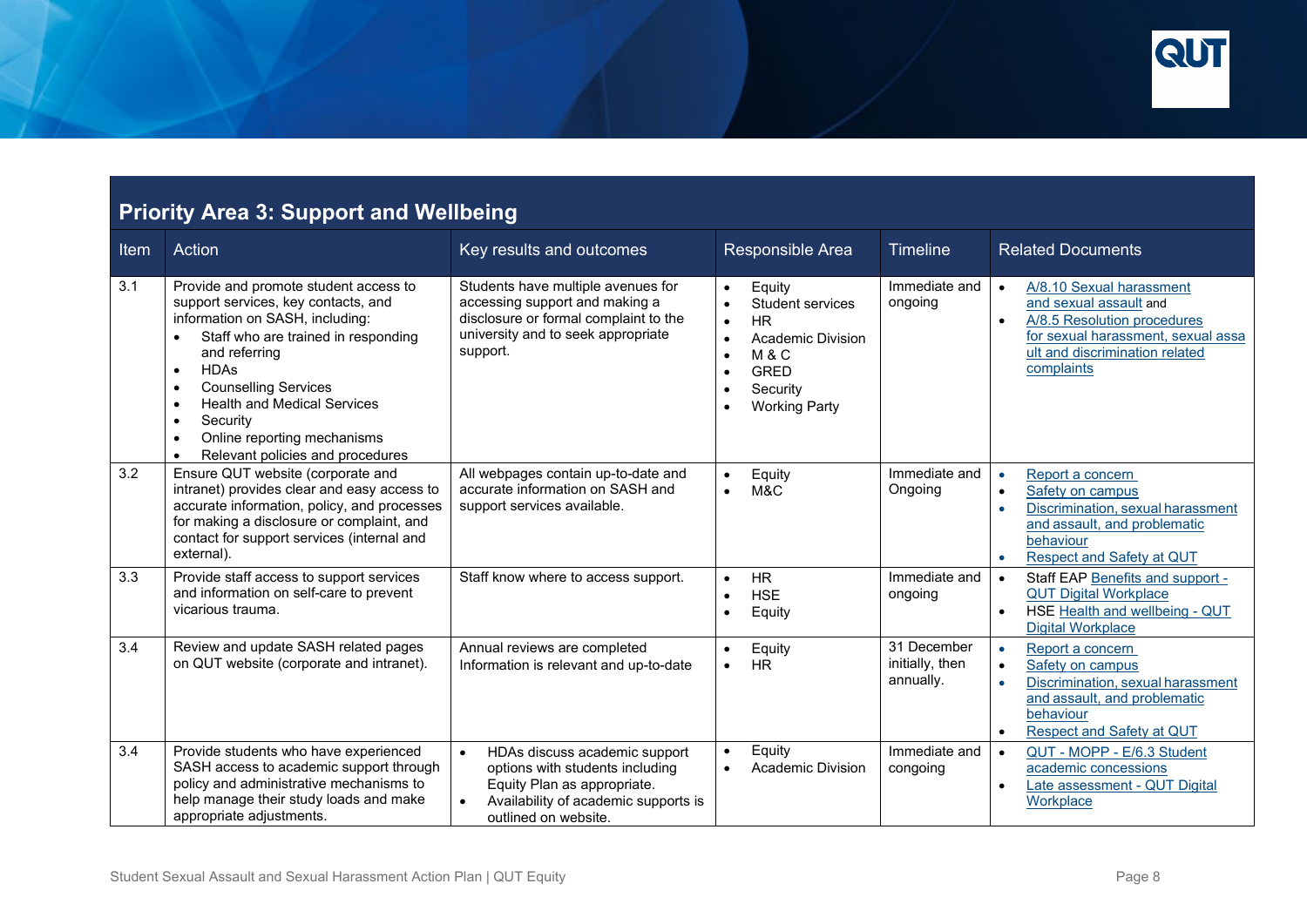

### **Priority 4: Governance, Monitoring and Reporting**

| Item | Action                                                                                                                                                                                                                      | Key results and outcomes                                                                                                                                                                                  | Responsible Area                                                                       | <b>Timeline</b> | <b>Related Documents</b>                                                                                                                                                                                     |
|------|-----------------------------------------------------------------------------------------------------------------------------------------------------------------------------------------------------------------------------|-----------------------------------------------------------------------------------------------------------------------------------------------------------------------------------------------------------|----------------------------------------------------------------------------------------|-----------------|--------------------------------------------------------------------------------------------------------------------------------------------------------------------------------------------------------------|
| 4.1  | To monitor the SASH Action Plan using a<br>dedicated working party to ensure all actions<br>meet best practice and compliance standards<br>policies and legislation.                                                        | Identification of any actions which<br>are missing, or which need<br>alterations.                                                                                                                         | Equity<br>Reference Group<br>$\bullet$                                                 | Ongoing         | <b>TEQSA's Good Practice</b><br>$\bullet$<br>Note: Preventing and responding<br>to sexual assault and sexual<br>harassment in the Australian<br>higher education sector                                      |
| 4.2  | Engage with the Vice-Chancellor, and the<br>Office of the Registrar with regards to the<br>action plan priorities and strategies, and<br>messages of support to QUT staff and student<br>community.                         | High priority projects and<br>$\bullet$<br>strategies are implemented<br>within an appropriate<br>timeframe.<br>Staff and students are kept up-<br>$\bullet$<br>to-date with projects and<br>initiatives. | Equity<br>$\bullet$<br>University<br>$\bullet$<br>Registrar<br>Vice-Chancellor<br>(VC) | Ongoing         |                                                                                                                                                                                                              |
| 4.3  | Review relevant QUT policies, procedures,<br>and standard operating protocols, including<br>record keeping, whilst considering guidance<br>provided by Universities Australia and TEQSA.                                    | QUT policies, procedures and<br>protocols remain accurate and up-<br>to-date with guiding and governing<br>bodies.                                                                                        | Equity<br>$\bullet$<br>Governance,<br>$\bullet$<br>Legal, and<br>Performance<br>(GLP)  | Ongoing         | A/8.10 Sexual harassment<br>$\bullet$<br>and sexual assault<br>A/8.5 Resolution procedures<br>for sexual harassment, sexual assa<br>ult and discrimination related<br>complaints<br>F/6.1 Records management |
| 4.4  | Support Universities Australia by participating<br>in the National Student Safety Survey                                                                                                                                    | Contribute to the UA NSSS and<br>facilitate a voice to students through<br>this avenue for ongoing<br>improvement.                                                                                        | Equity<br>$\bullet$<br>$\bullet$<br>Vice-Chancellor<br>(VC)                            | Ongoing         |                                                                                                                                                                                                              |
| 4.5  | Annual Compliance report to Risk and Audit<br>Committee.                                                                                                                                                                    | Ensure QUT is meeting compliance<br>obligations                                                                                                                                                           | Equity<br>$\bullet$<br><b>HR</b><br>$\bullet$<br><b>HSE</b>                            | Ongoing         |                                                                                                                                                                                                              |
| 4.6  | Liaison with Governance, Legal and<br>Performance to ensure QUT meets the<br>relevant requirements of the Higher Education<br>Standards Framework (Threshold Standards)<br>2021, and reporting obligations via the Tertiary | QUT has updated documents and<br>meets all relevant guidelines.                                                                                                                                           | Equity<br>$\bullet$<br><b>GLP</b>                                                      | Ongoing         |                                                                                                                                                                                                              |